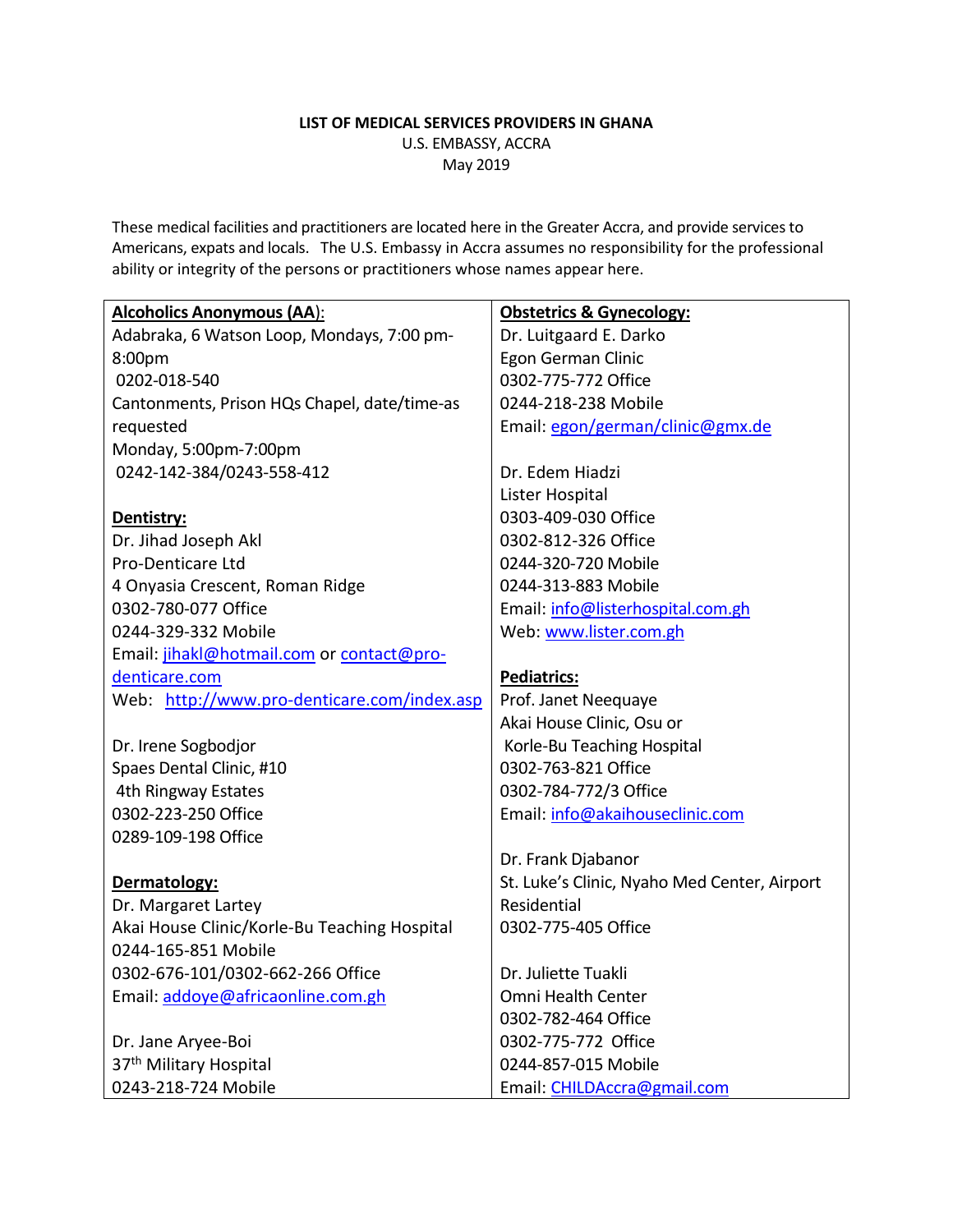#### Email: [jaryee@yahoo.ge](mailto:jaryee@yahoo.ge)

#### **Eye Glasses:**

Gokals Optical Osu – Accra 0302-221-704 Office 0277-801-152 Mobile 0277-801-153 Mobile 0277-801-150 Mobile for Asembah

Robert & Sons Ltd. Optical Near Hardees 0302-770-242 Osu Office Email: [info@robertandsonsltd.com](mailto:info@robertandsonslimited.com) Web:<http://www.robertandsonsoptical.com/>

## **General Practitioner:**

Dr. Adrian Nii Oddoye\* Akai House Clinic (Private clinic), Osu 0244-448-404 Mobile 0302-784-772/773/774 Office Email: [adrianoddoye@yahoo.com.uk](mailto:adrianoddoye@yahoo.com.uk) Web[: www.akaihouseclinic.com](http://www.akaihouseclinic.com/) Akai House Clinic, Cantonments 0302-784-772/774 Dr. Michael Narh, 024-436-0638

*\*Dr. Oddoye is the Post Medical Advisor for U.S. Embassy, Accra.*

Dr. Julia Derban Trust Hospital 0244-610-775 Mobile 0302-513-610 Residential Email: [juliaderban@yahoo.com](mailto:juliaderban@yahoo.com)

# **Hearing Tests, Hearing Aids:** HAAS Hearing Center

Kaneshie – Opposite Cocoa Clinic 0302-236-096 Office 0208-169-483 Mobile [hass@ghana.com](mailto:hass@ghana.com)

## **Physiotherapy:**

Gesundheit Phys Practice 0244-757-139 Mobile(ask for Samuel, Physical Therapist) Email: [snten2@yahoo.com](mailto:snten2@yahoo.com)

## **Laboratory:**

Medlab Ghana Ltd. Drawing Station 2<sup>nd</sup> Floor Akai House (same floor as Akai House Clinic) Ringway Estates 0302-763-821

Trust Hospital Lab 0302-761-974 Office 0302-777-137 Office

## **Pharmacies:**

Mokat Chemists La Beach Road (near the La Polyclinic) 0302-773-086 Office 0285-255-481 Office Email: [mokat@ghana.com](mailto:mokat@ghana.com)

#### **Ultrasound Services/X-Ray:**

Medical Imaging Ghana Limited Roman Ridge 0302-784-770 Office 0302-784-771 Office 0302-778-013 Fax Email: [medlab@medlad.com.ghana](mailto:medlab@medlad.com.ghana)